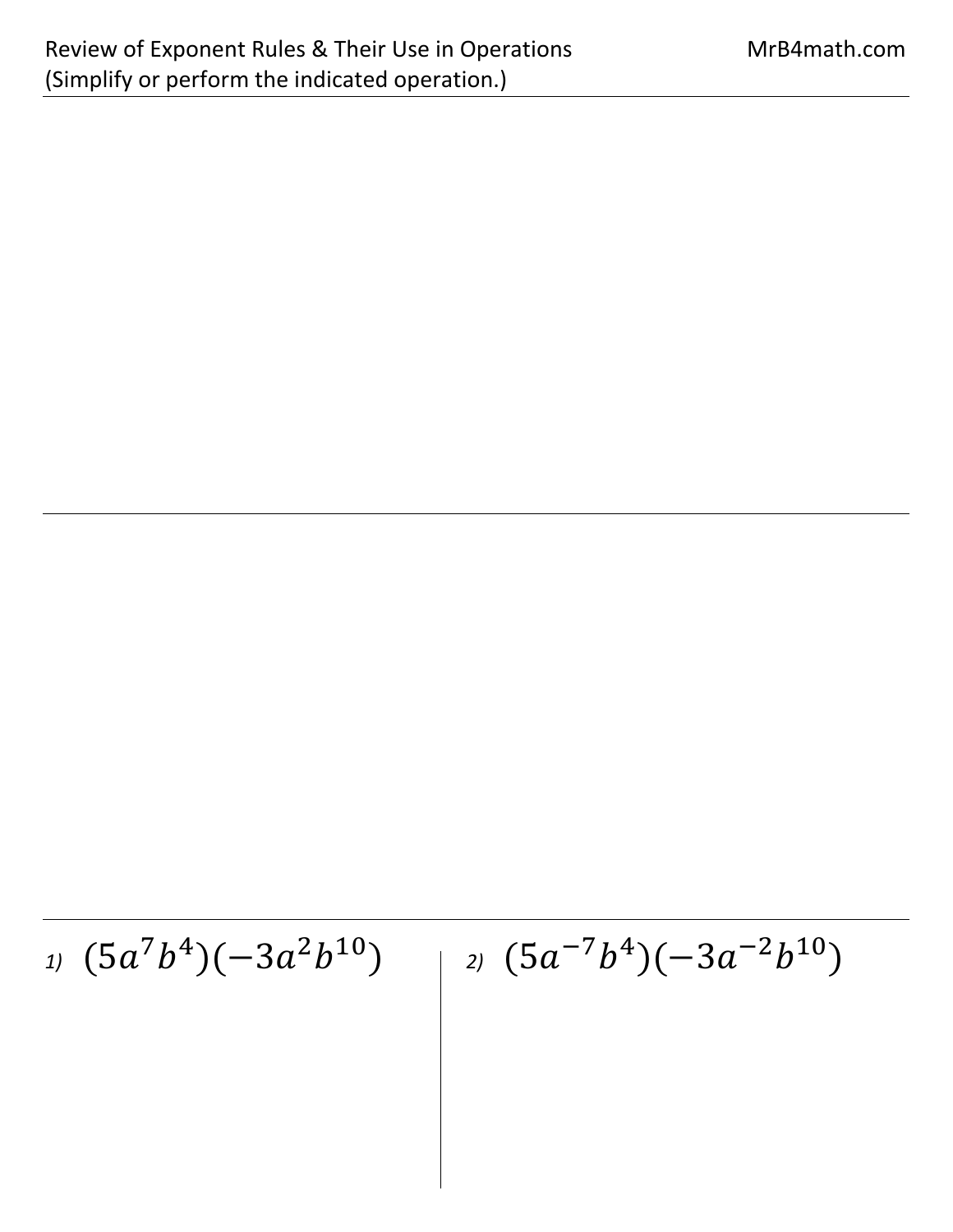$$
\frac{1}{3} \left(\frac{9m^0n^7}{2}\right)^{-2}
$$
\n
$$
\frac{1}{4} \left(\frac{t^6u^4}{t^4}\right)^2
$$
\n
$$
\frac{1}{5} \left(\frac{10x^6y^3z}{t^4}\right)^{-3}
$$
\n
$$
\frac{1}{5} \left(\frac{10x^6y^3z}{24xy^8}\right)^2
$$
\n
$$
\frac{1}{5} \left(\frac{7km^2}{t^4}\right)^{-1}
$$
\n
$$
\frac{15n^9 + 10n^7 - 5n^2}{t^4}
$$
\n
$$
\frac{15n^9 + 10n^7 - 5n^2}{t^4}
$$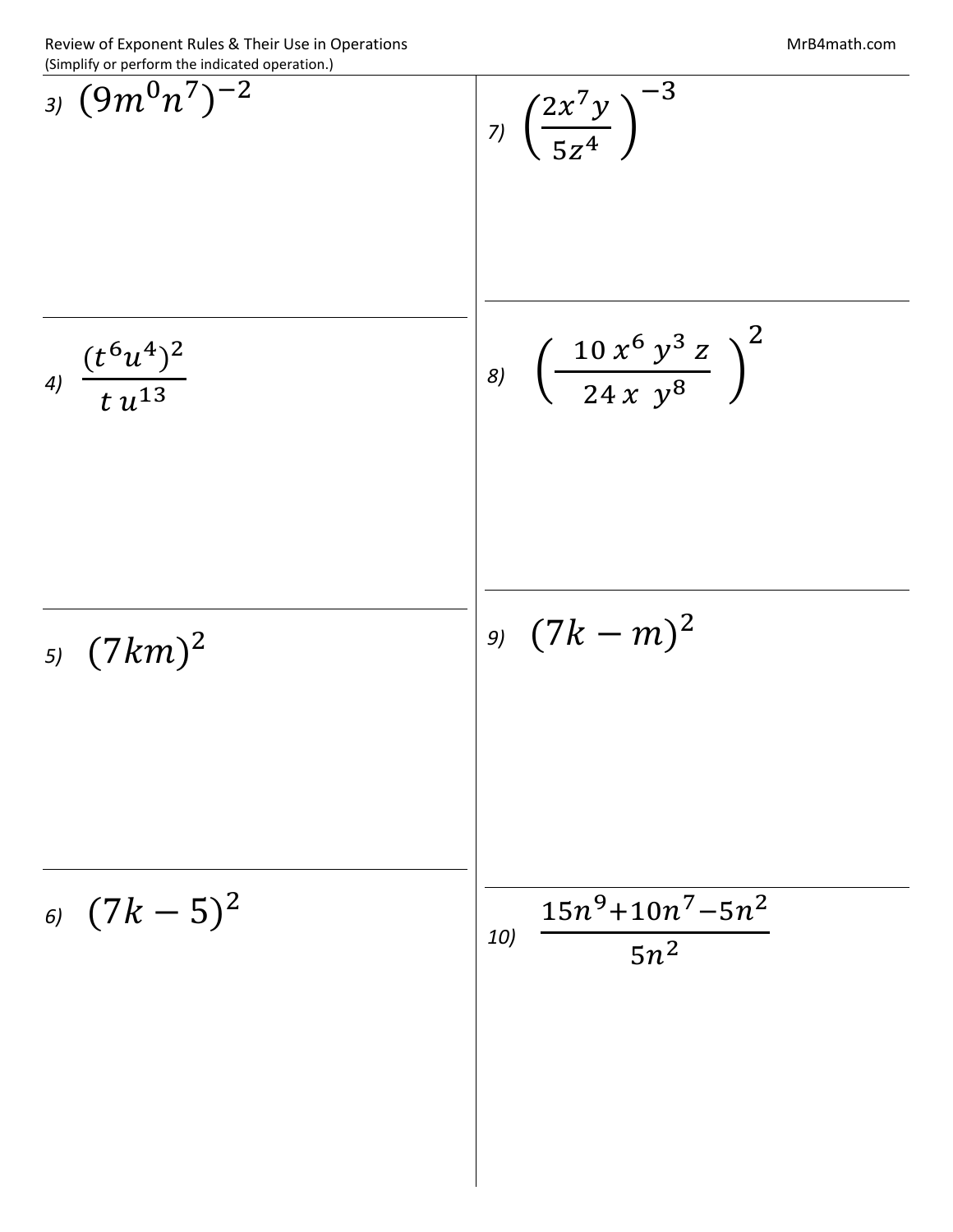$$
\frac{15}{(7y+10)-(3y-4)}
$$
\n
$$
\frac{15}{(7y+10)(3y-4)}
$$
\n
$$
\frac{15}{(7y+10)(3y-4)}
$$
\n
$$
\frac{15}{(7y+10)(3y-4)}
$$
\n
$$
\frac{15}{(7y+10)(3y-4)}
$$
\n
$$
\frac{15}{(7y+10)(3y-4)}
$$
\n
$$
\frac{15}{(7y+10)(3y-4)}
$$
\n
$$
\frac{15}{(7y+10)(3y-4)}
$$
\n
$$
\frac{15}{(7y+10)(3y-4)}
$$
\n
$$
\frac{15}{(7y+10)(3y-4)}
$$
\n
$$
\frac{15}{(7y+10)(3y-4)}
$$
\n
$$
\frac{15}{(7y+10)(3y-4)}
$$
\n
$$
\frac{15}{(7y+10)(3y-4)}
$$
\n
$$
\frac{15}{(7y+10)(3y-4)}
$$
\n
$$
\frac{15}{(7y+10)(3y-4)}
$$
\n
$$
\frac{15}{(7y+10)(3y-4)}
$$
\n
$$
\frac{15}{(7y+10)(3y-4)}
$$
\n
$$
\frac{15}{(7y+10)(3y-4)}
$$
\n
$$
\frac{15}{(7y+10)(3y-4)}
$$
\n
$$
\frac{15}{(7y+10)(3y-4)}
$$
\n
$$
\frac{15}{(7y+10)(3y-4)}
$$
\n
$$
\frac{15}{(7y+10)(3y-4)}
$$
\n
$$
\frac{15}{(7y+10)(3y-4)}
$$
\n
$$
\frac{15}{(7y+10)(3y-4)}
$$
\n
$$
\frac{15}{(7y+10)(3y-4)}
$$
\n
$$
\frac{15}{(7y+10)(3y-4)}
$$
\n
$$
\frac{15}{(7y+10)(3y-4)}
$$
\n
$$
\frac{15}{(7y+10)(3y-4)}
$$
\n
$$
\frac{15}{(7y+10)(3y-4)}
$$
\n
$$
\frac{15}{
$$

 $\overline{\phantom{a}}$